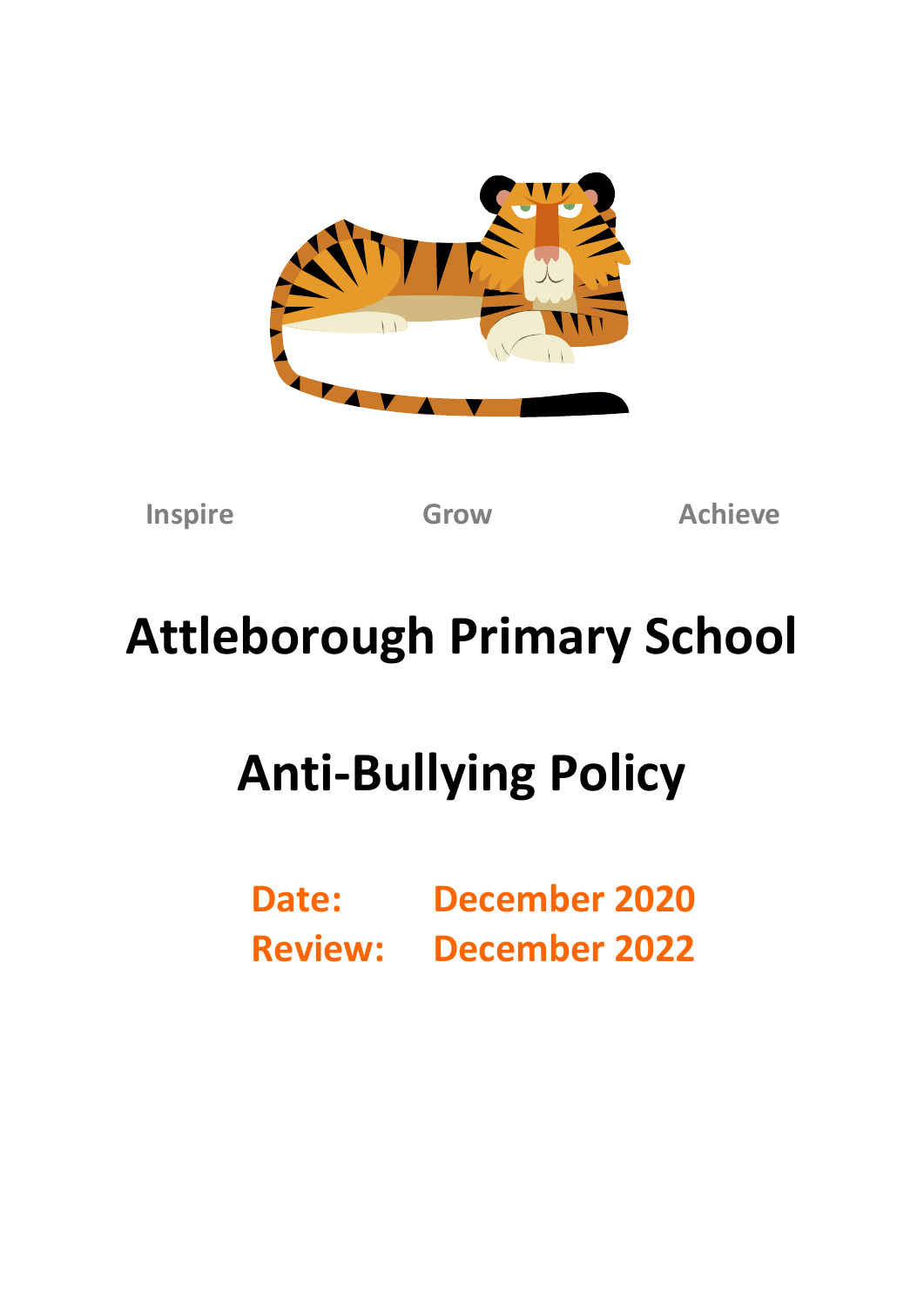#### **Contents:**

- 1. Our aims and visions
- 2. Aims and purpose of this policy
- 3. Definition of bullying
- 4. The nature of bullying
- 5. Reporting roles and responsibilities

5a. The role of children 5b. The role of Parent/carers 5c. Role of Attleborough Primary School

- 6. Reporting roles and responsibilities
- 7. School initiatives to prevent and tackle bullying
- 8. Signs and symptoms
- 9. Bullying outside of school
- 10. Prejudice-based incidents
- 11. Training
- 12. Related policies
- 13. Monitoring and reviewing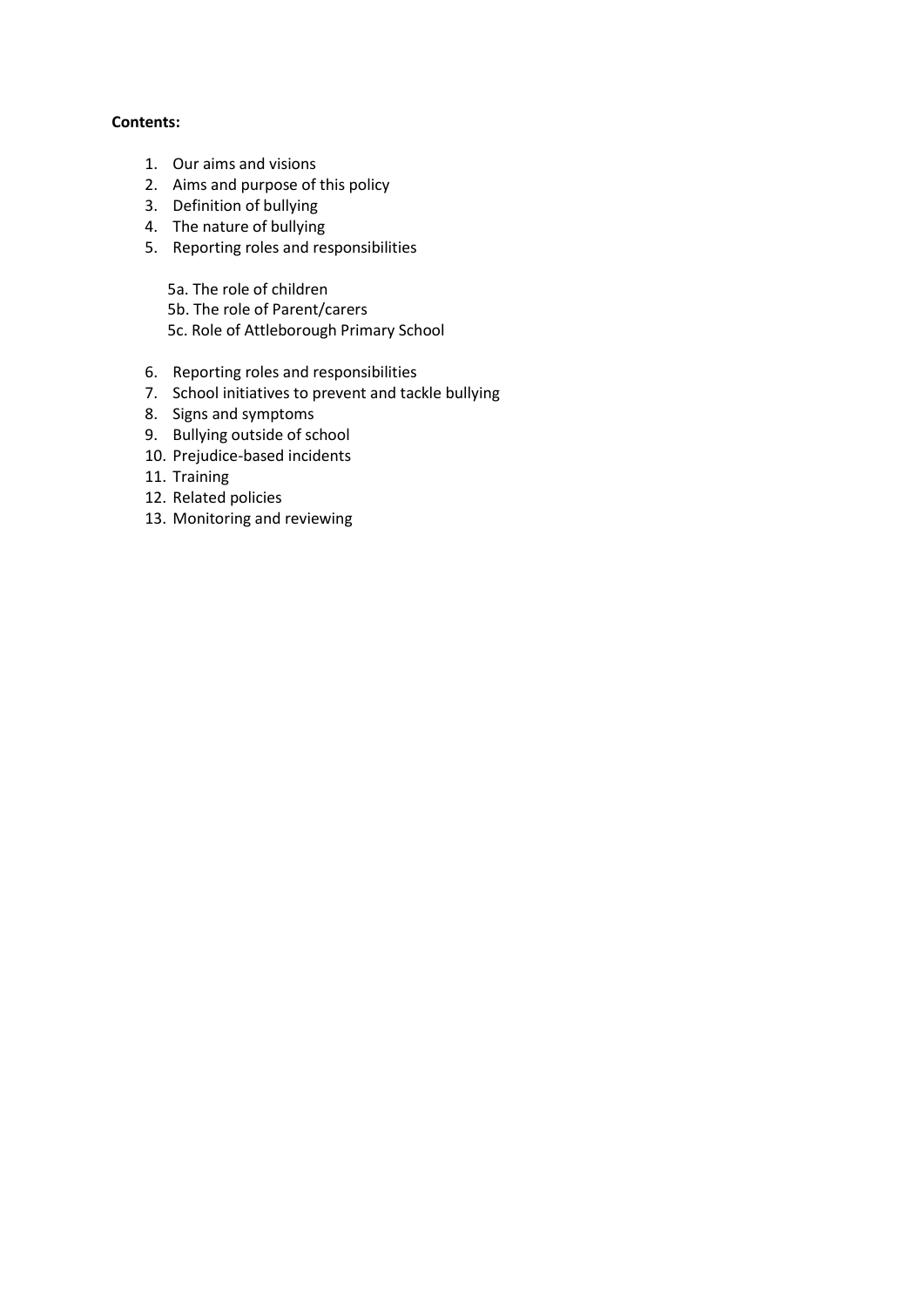## **1. Our vision and values**

At Attleborough Primary School we **inspire** a life-long love of learning, through an exciting and creative curriculum which enables children to **achieve** their full potential. We celebrate our many diverse backgrounds which helps our children to **grow** into positive and active citizens. Our school is a happy and healthy place to learn.

## **2. Aims and purposes of the policy**

Attleborough Primary School is committed to providing a caring, friendly and safe environment for all our pupils so they can learn in a relaxed and secure atmosphere. Bulling of any kind is unacceptable and will not be tolerated at our school. We take all incidences of bullying seriously and it is our duty as a whole school community to take measures to prevent and tackle any bullying, harassment or discrimination. We are a TELLING school. This means that ANYONE who knows that bulling is happening is expected to tell the staff.

# **3. Definition of bullying**

Bullying is behaviour which is hurtful or unkind and is deliberate and repeated. Bullying can be carried out by an individual or a group of people, towards an individual or group. The STOP acronym can be applied to define bullying –

**S**everal **T**imes **O**n **P**urpose.

## **4. The nature of bullying can be:**

Bullying is the use of aggression with the intention of hurting another person. Bullying results in pain and distress to the victim.

Bullying can be:

- Emotional being unfriendly, excluding, tormenting (e.g. hiding books, threatening gestures)
- Physical pushing, kicking, hitting, punching or any use of violence
- Racist racial taunts, graffiti, gestures
- Sexual unwanted physical contact or sexually abusive comments
- Homophobic because of, or focussing on the issue of sexuality
- Verbal name-calling, sarcasm, spreading rumours, teasing
- Cyber All areas of internet ,such as email & internet chat room misuse, Mobile threats by text messaging & calls, Misuse of associated technology , i.e. camera &video facilities
- Disability Excluding, name calling, tormenting
- Religion Excluding, disrespect, name calling
- Gender Taunting, disrespect

Bullying may also be directed towards school staff, whether by pupils, parents or other staff and will be addressed in the same way as mentioned above.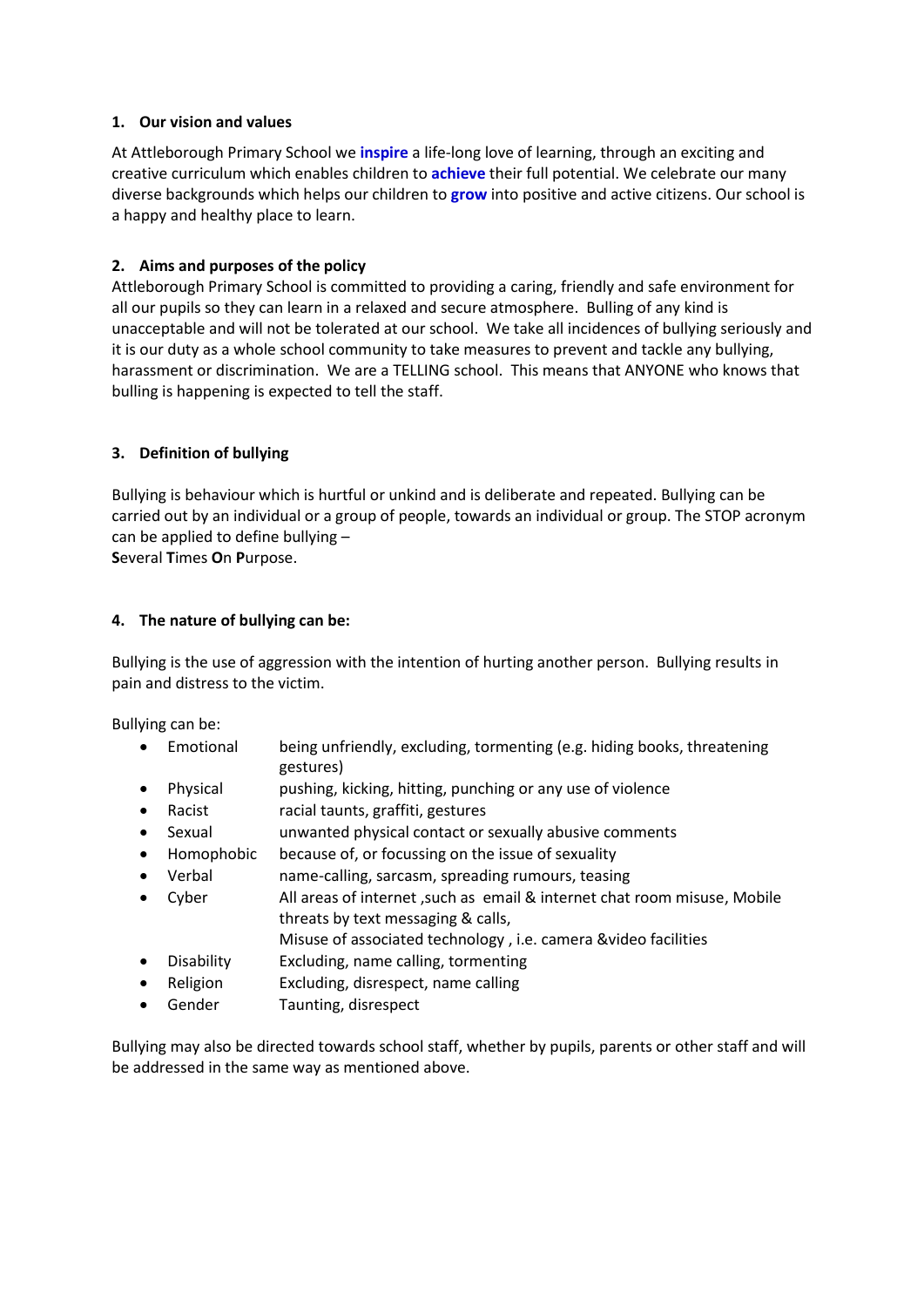#### **5. Reporting – roles and responsibilities**

**STAFF:** All school staff, both teaching and non-teaching (for example midday supervisors, caretakers, librarians) have a duty to report bullying in line with the procedure outlines above, to be vigilant to the signs of bullying and to

play an active role in the school's measures to prevent bullying.

**SENIOR STAFF:** The Senior Leadership Team and the head teacher have overall responsibility for ensuring that the anti-bullying policy is followed by all members of staff and that the school upholds its duty to promote the safety and well-being of all young people

## **5a. The Role of Children**

Children are expected to be responsible for their personal conduct and behaviour. This includes supporting others by reporting concerns, promoting the anti-bullying messages and being positive citizens of the school community.

## *Children should:*

Report all incidents of bullying using the school's procedures

Tell the Bully to stop, if it is safe to do so, but never get angry or hit them.

Act in a respectful and supportive manner to their peers, reporting any suspected incidents which the victim may be afraid to report for themselves

Promote the aims of the ant- bullying policy

Avoid any behaviour which could constitute bullying, or could be construed as bullying, including inaction on witnessing bullying behaviour.

#### **5b. The Role of Parents/Carers**

Parents and carers play a vital role in the education of their children. They can assist in combating bullying by not accepting such behaviour, by encouraging appropriate behaviour towards others and by stressing the importance of reporting to an adult when they think someone is being bullied.

#### *Parents/carers should:*

Actively endorse and support the anti-bullying policy, and act in a calm and responsible manner with regard to bullying.

Stress to their children the importance of appropriate social behaviour and not act in any way that could escalate a situation or could be seen as bullying or threatening another child or adult.

Report any information, following the procedure outlined below, they may have concerning any victims or perpetrators of bullying as soon as possible, and make no promises to children that they will not tell anyone.

In the event of sanctions, support the actions taken by the school and make clear their disapproval of the behaviour.

Not automatically dismiss the suggestion that their own child could be involved in bullying, and act positively with the school to change the behaviour.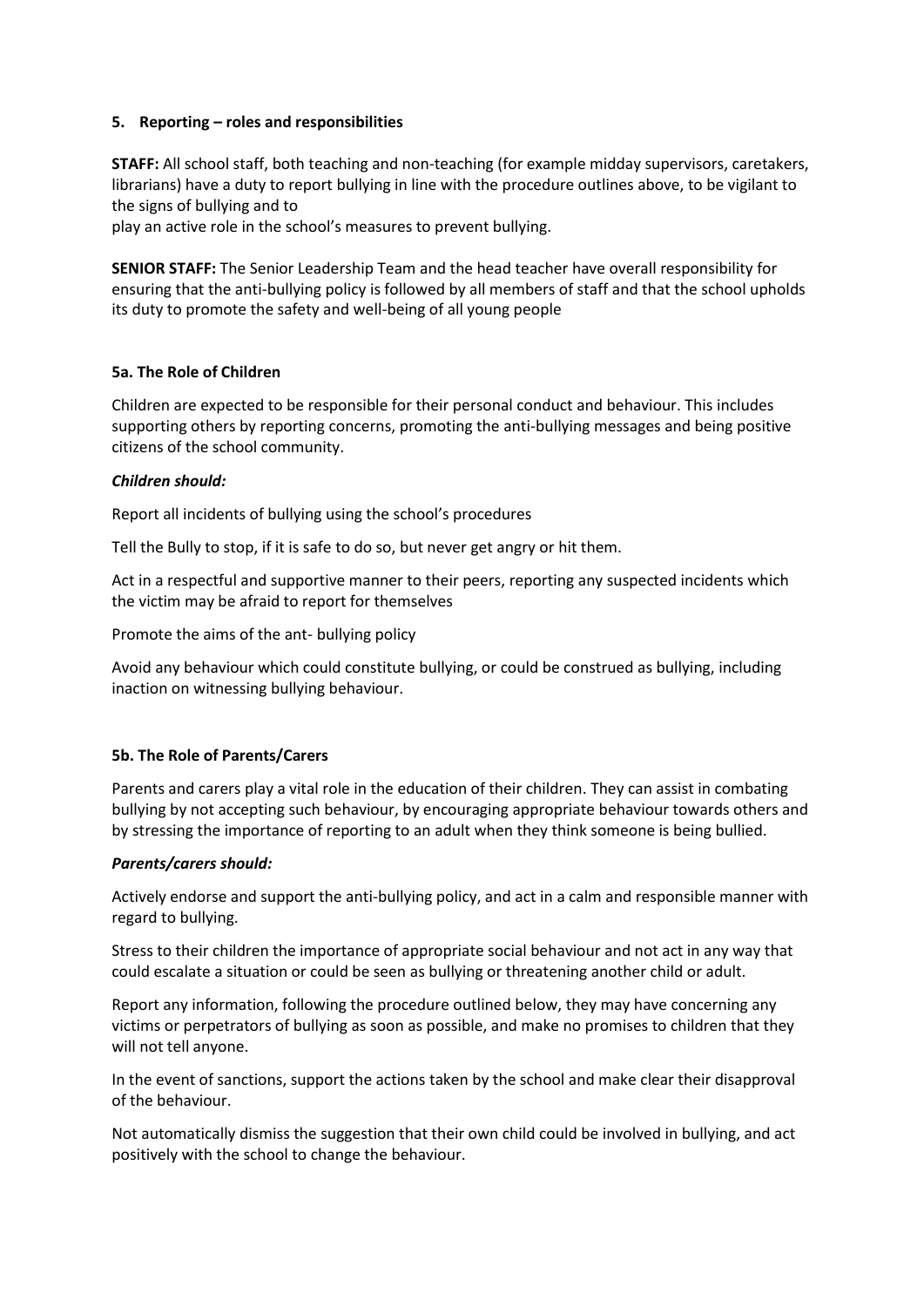## **5c. Role of Attleborough Primary School:**

A victim of bullying or a bystander should speak to someone they trust (friend, adult family member or any member of school staff). That person should then ensure that the incident is reported to an appropriate member of staff who will:

- 1. Make notes initially of the bulling on a reporting form
- 2. Report the incident to the Year Leader
- 3. Record the incident CPOMs and alert the DSL's
- 4. Record any investigations on CPOM's as follow-up actions to the original incident log.
- 5. Speak with the target and the perpetrator separately.
- **6.** Inform parents/carers of incidents that pupils have made you aware of, whether they be the victim or perpetrator.
- 7. Designated school staff will produce termly reports summarising the information, which the head teacher will report to the governing body
- 8. Staff will offer support to the target of the bullying in discussion with the pupil's class teacher.
- 9. Individual meetings will then be held with any target of bullying to devise a plan of action that ensures they are made to feel safe and reassured that the bullying is not their fault.
- 10. Action plans maybe devised and will make use of school initiatives such as a buddy, playground monitoring or alternative lunch time provision.
- 11. Staff will pro-actively respond to the bully who may require support. They will discuss with the target's class teacher to devise a plan of action
- 12. Staff will inform parents or carers and where necessary involve them in any plans of action
- 13. Designated staff will assess whether any other authorities (such as police or the local authority) need to be involved, particularly when actions take place outside of school.

If a parent suspects there has been an incident of bullying they should speak to the class teacher initially, who will follow the procedure outlined above and inform the parents of the outcome. The teacher may need to share details of the incident with other members of staff and anonymised details with their classes for reflection, support and development of practice.

We will constantly reinforce that we believe that no case of bullying is too trivial to be warrant attention.

# 6. **School initiatives to prevent and tackle bullying**

Staff at Attleborough Primary School will remain vigilant at all times to identify any incidents of bullying, We use a range of measures to prevent and tackle bullying including:

All staff watch for early signs of distress in pupils.

 $\mathcal{V}$  All staff will listen, believe, act.

 $\mathcal P$ Peer Mediators are trained and on duty at playtimes and lunchtimes and are available to all children if they need to discuss any issues. They are there as the first point of contact, if a child feels that they cannot tell an adult. The peer mediators meet regularly with a member of the teaching staff to discuss anything that they have been told by other pupils.

Use of Circle Time and Class and School Council meetings to discuss bullying issues in an open manner.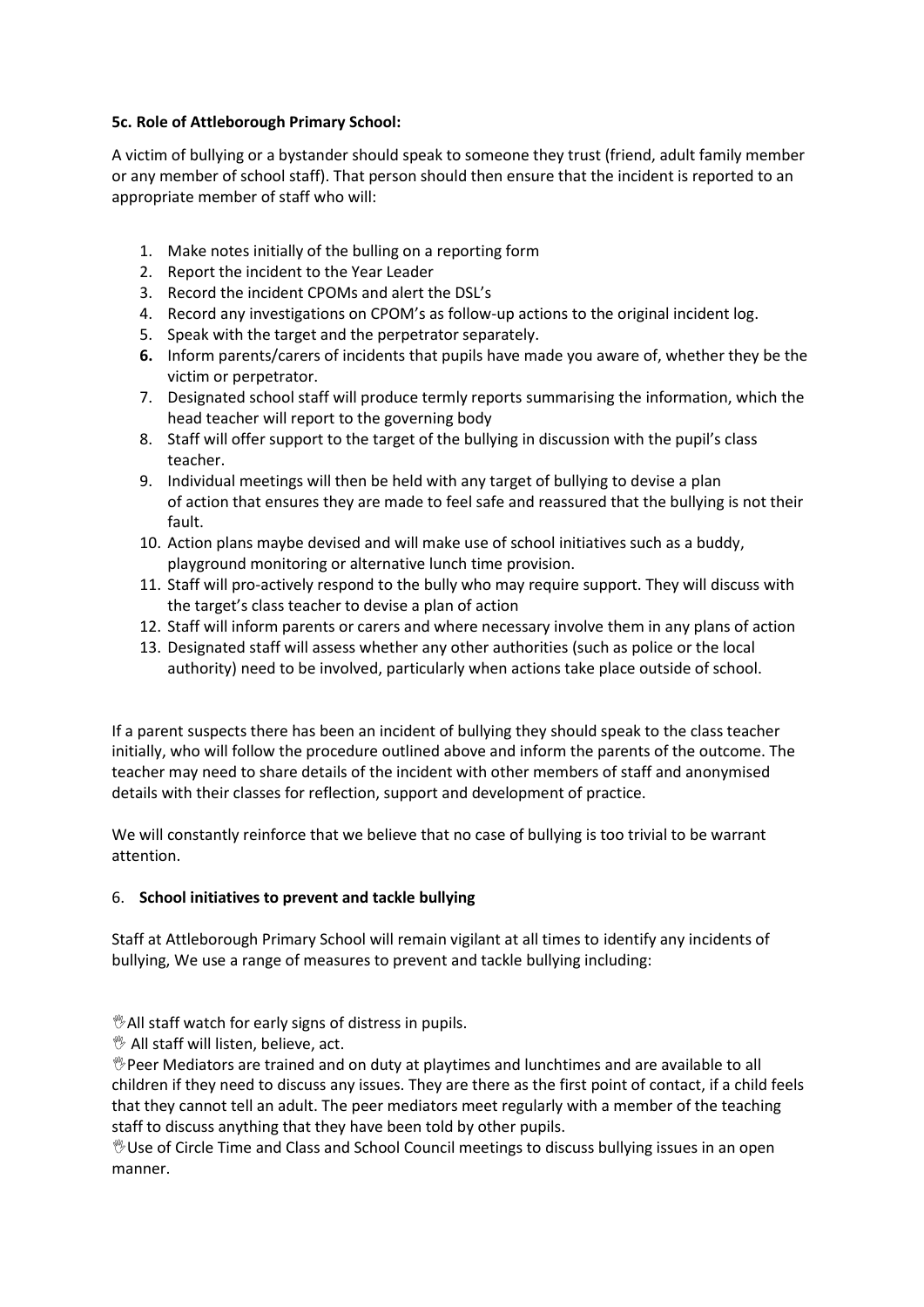$\mathcal{B}$ Bullying is a whole school issue and will be dealt with by everyone.

Use of assembly times, PSHE sessions and other areas of the curriculum where possible to discuss what bullying is and how we can deal with it.

DSL's will monitor the incidents reported on CPOM's and discuss at weekly safeguarding meetings.  $\mathcal V$  Keep a worry box in each classroom for children to anonymously report their concerns if they do not feel they can talk about them.

*If* The 'Childline' telephone number to be displayed clearly in school.

Staff will challenge inappropriate behaviour or language.

 $\mathcal{A}$  child-friendly anti-bullying policy (displayed in school and available in reception and on the school website) ensures all pupils understand and uphold the anti-bullying policy  $\mathcal{A}$  Restorative justice approach provides support to those who show bullying behaviour  $\mathcal V$  Pupils are continually involved in developing school-wide anti-bullying initiatives through consultation with groups such as the school council and through the anti-bullying survey.  $\mathcal V$ Use any reported incidents and actions taken as an opportunity to continuously review current practice and policy.

# **7. Signs and Symptoms**

A child may indicate by signs or behaviour that he or she is being bullied. Adults should be aware of these possible signs and that they should investigate if a child:

- is frightened of walking to or from school
- doesn't want to go on the school / public bus
- begs to be driven to school
- changes their usual routine
- is unwilling to go to school (school phobic)
- begins to truant
- becomes withdrawn anxious, or lacking in confidence
- starts stammering
- attempts or threatens suicide or runs away
- cries themselves to sleep at night or has nightmares
- feels ill in the morning
- begins to do poorly in school work
- comes home with clothes torn or books damaged
- has possessions which are damaged or " go missing"
- asks for money or starts stealing money (to pay bully)
- has dinner or other monies continually "lost"
- has unexplained cuts or bruises
- comes home starving (money / lunch has been stolen)
- becomes aggressive, disruptive or unreasonable
- is bullying other children or siblings
- stops eating
- is frightened to say what's wrong
- gives improbable excuses for any of the above
- is afraid to use the internet or mobile phone
- is nervous & jumpy when a cyber message is received